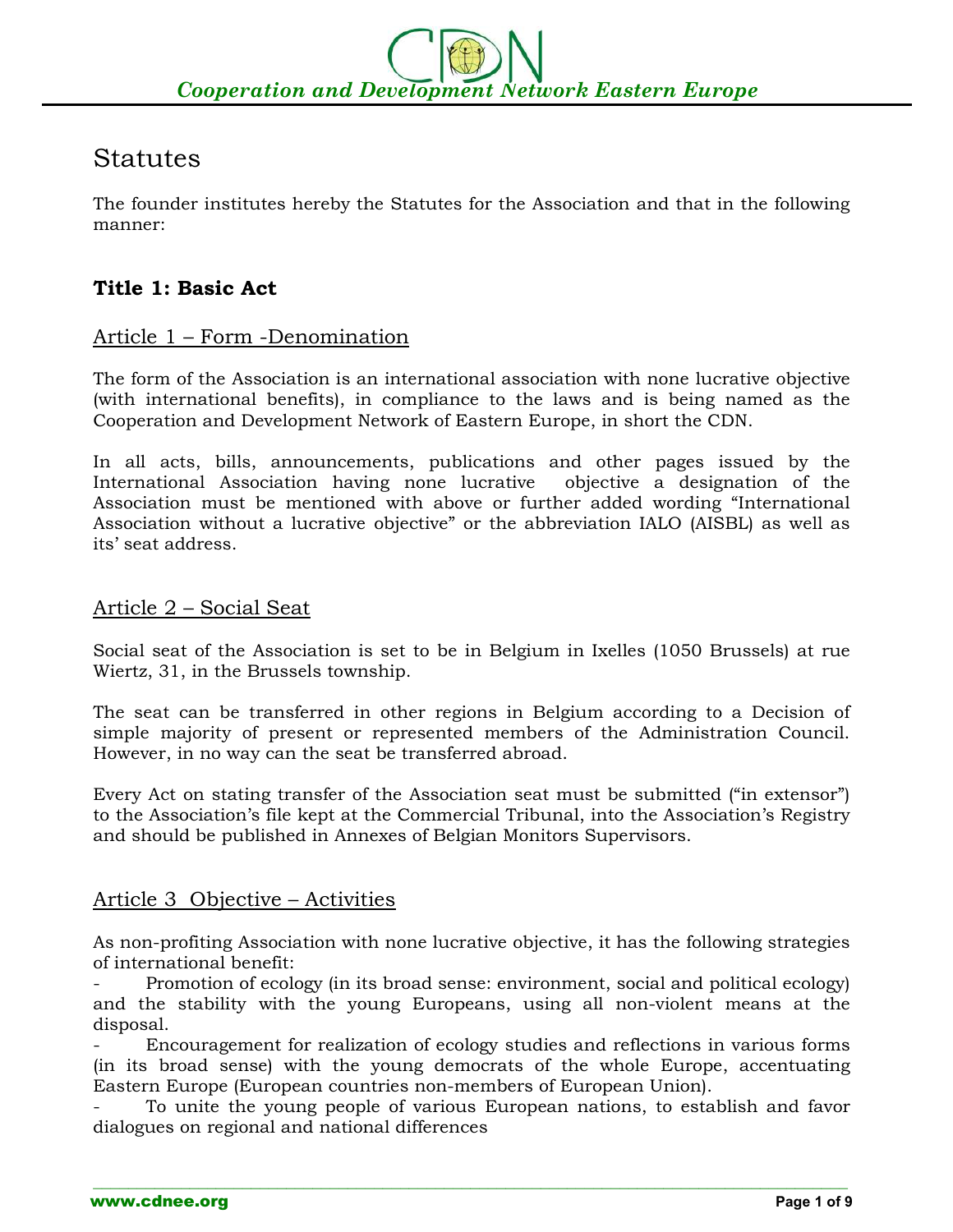# *Cooperation and Development Network Eastern Europe*

To coordinate joint actions of organizations members towards development and cooperation of young people and groups in Europe, aiming to bring together European nations

To promote objectives of joint "green" actions at the international level

- To defend rights of men and women, rights of minorities, equality of genders and the democracy, as well as the means for democratic action

To promote long lasting development in Eastern Europe.

The objectives quest shall specifically be executed through following activities:

- A. Activities in exchanging
- B. Seminaries and reunions for studies
- C. Training programs
- D. Campaign on sensitiveness efforts
- E. Meetings
- F. Study visits
- G. Support to organizations members and partners

The Association can execute any act relating directly or indirectly to its objectives. It can namely assist and get involved in all activities following objectives being similar to own ones.

#### Article 4 – Members

The Association is open to Belgian and foreign persons.

The Association is composed of factual members and members supporters. The factual members are called the "members" while members supporters are called "partners". Only the members will have full associates' rights assured by the Law and present Statues.

Number of members is not limited, while the minimum is set to be two (2). As members are also considered the initiators of founding acts as well as all other persons subsequently admitted with title of member, whose terms, when necessary, will be renewed.

The General Assembly can admit acceptance of partners, which will take part in the realization of the Association's goals. They would be invited to participate to Assembly, where their voting right would be a consultative one.

The General Assembly can be composed of various committees.

#### Article 5

Admission of new members (factual ones and supporters) is conditioned through following clauses: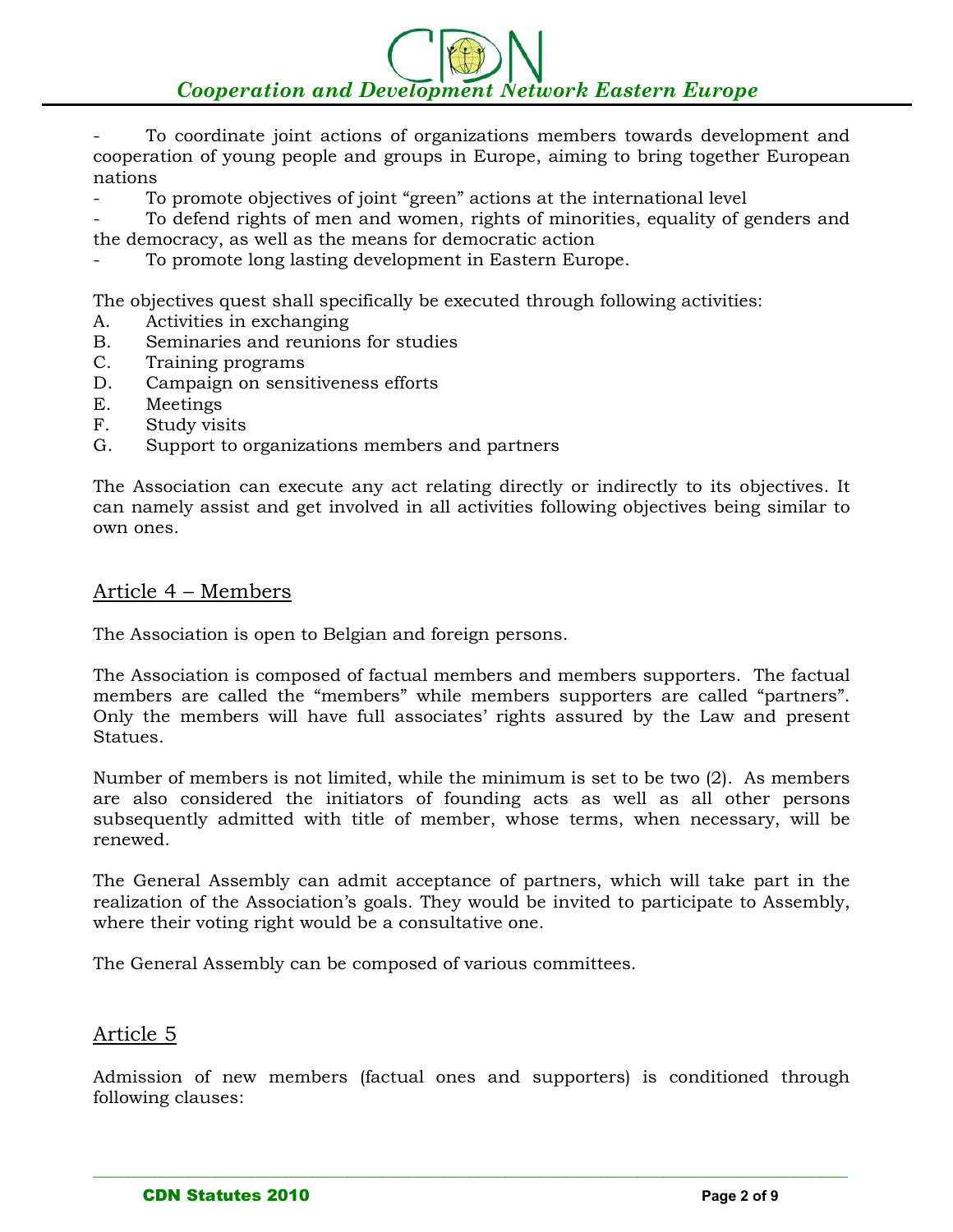5.1 To be a member or partner of the CDN, an organization should send a recommended letter to the Secretariat with enclosed Statutes of their organization, with all useful information referring namely to their juridical ranking, to number of members, age limit and activity type.

5.2 An organization of young people not founded in time prior to

the 1st January 2007 in one of the countries that are not members of European Union can become member of the CDN through an application procedure whose standards are specified in the point 5.1, namely following two-thirds majority in favor of their admission during the General Assembly.

Organization of young people being already established before the 1st January 2007 in a country that was member of European Union, can become partner of the CDN through standard application specified in point 5.1, after two-thirds of Assembly General had voted in favor of their acceptance.

5.3 The factual members and partners must respect the

Statutes, decisions taken by the General Assembly and the CDN political program.

5.4 The factual members and partners of the CDN have

equal right to participate to events organized by the CDN.

Members (of various categories) can give their resignation under following conditions:

The factual members and partners are free to withdraw at any time from the Association by presenting their written request to the President.

The members having resigned have none right relating to CDN property, nor can they request refunding of any of their contribution fees.

Administration Council can propose expulsion of an Association member, having previously heard the defense of the member contender. The expulsion Decision can be pronounced by the General Assembly with two third majority of present or represented members.

The Administration Council can reschedule the case of the member contender until the Decision of the General Assembly.

Member (factual one or partner) can be deferred for duration of a year according to proposition of the Administration Council or upon proposition of the majority of the General Assembly, in case when member in question has not settled payment of annual fee contribution.

A member or partner can be expulsed if he does not respect the CDN Statutes.

A member who stops participating in Association's activities (due to death or otherwise), does not have any right to social funds.

#### Article 5bis

Members and partners pay fixed contribution, being fixed annually by General Assembly upon proposition of the Administration Council and pursuant to financial means of the members.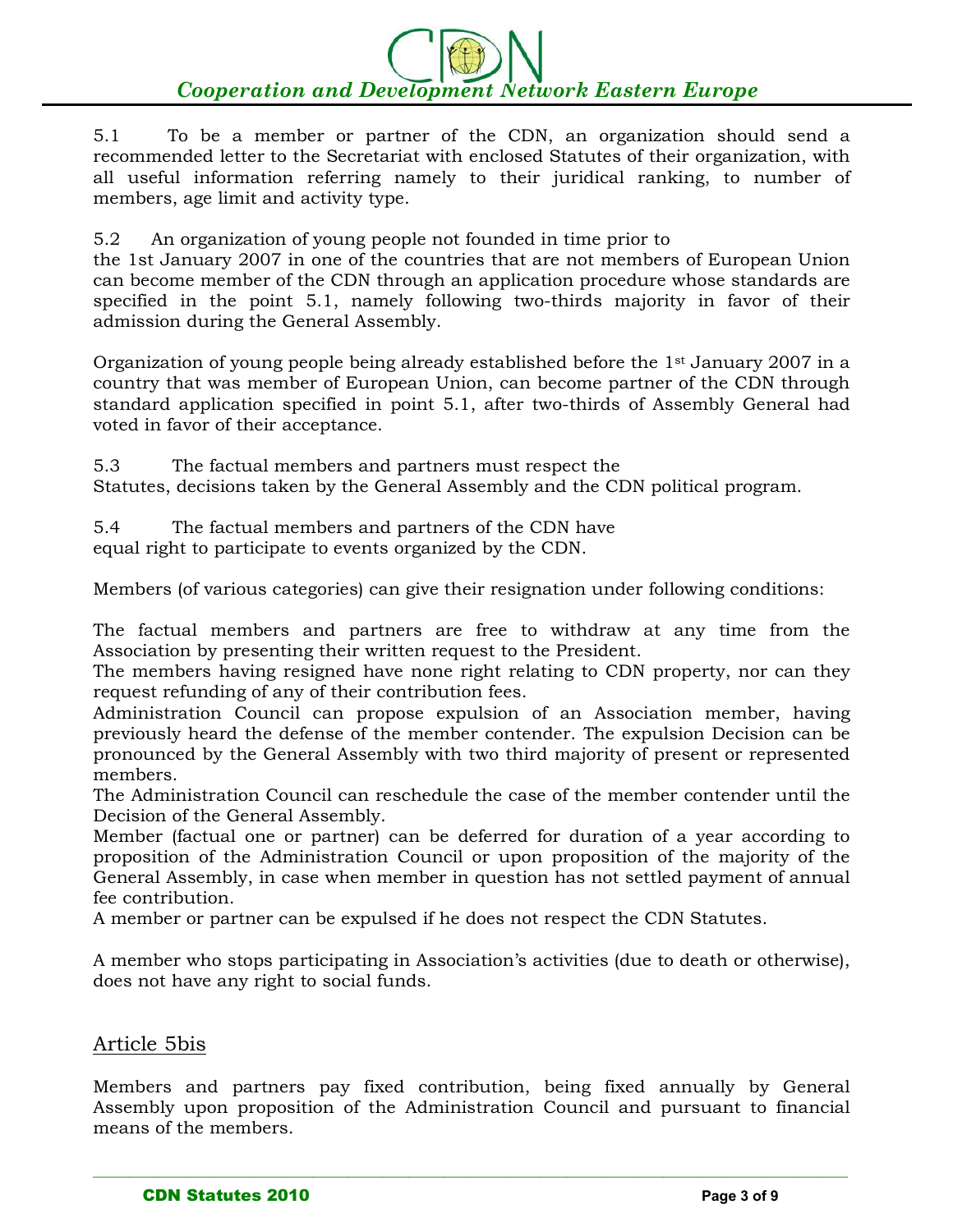Members and partners must pay their contribution fee for the current year by the month of September. In case of payment failure, rights of member or partner in question will be temporary suspended by the General Assembly, until payment of the contribution fee is settled.

# **Title 2: Organization**

# Chapter 1 – Managing (Administration Governing – Representation)

# Article 6 – General Assembly (General Managing Body)

The General Assembly has full power enabling realization of objectives and activities of the Association.

All factual members and partners are its constituents, so that supporters members can be present with only consultative prerogatives.

Particularly, the following processes are essential for its functioning:

- a) Approval of budget and accounts
- b) Election, revocation, discharge of administrators and if required, exclusion of accounts' supervisors or examiners
- c) Statutes modifications
- d) Approval of acts for interior order
- e) Closing down of the Association
- f) Exclusion of members
- g) Approval of Annual Report of Administration Council

#### Article 7

7.1 General Assembly gathers every year, when suited at the

social seat or at other place as set in convocation, under presidency of the President of Administration Council, or in case of his absence or prevention, under the Secretary's presidency.

Convocations for General Assembly are sent in written form by the Secretariat in the sufficient time limit before the General Assembly so that the participants can contribute to the Agenda (submit propositions, functional points etc.), in order that accompanying documents are at the disposal (via web site) to participants in such time limit allowing its reading prior the meeting.

Convocations are sent by post, fax, electronic mail or other communication means at least 15 (fifteen) days before the General Assembly, with included Agenda.

7.2 Extraordinary General Assembly could be summoned

upon request of the Administration Council or by request of third of factual members under hereinafter set conditions: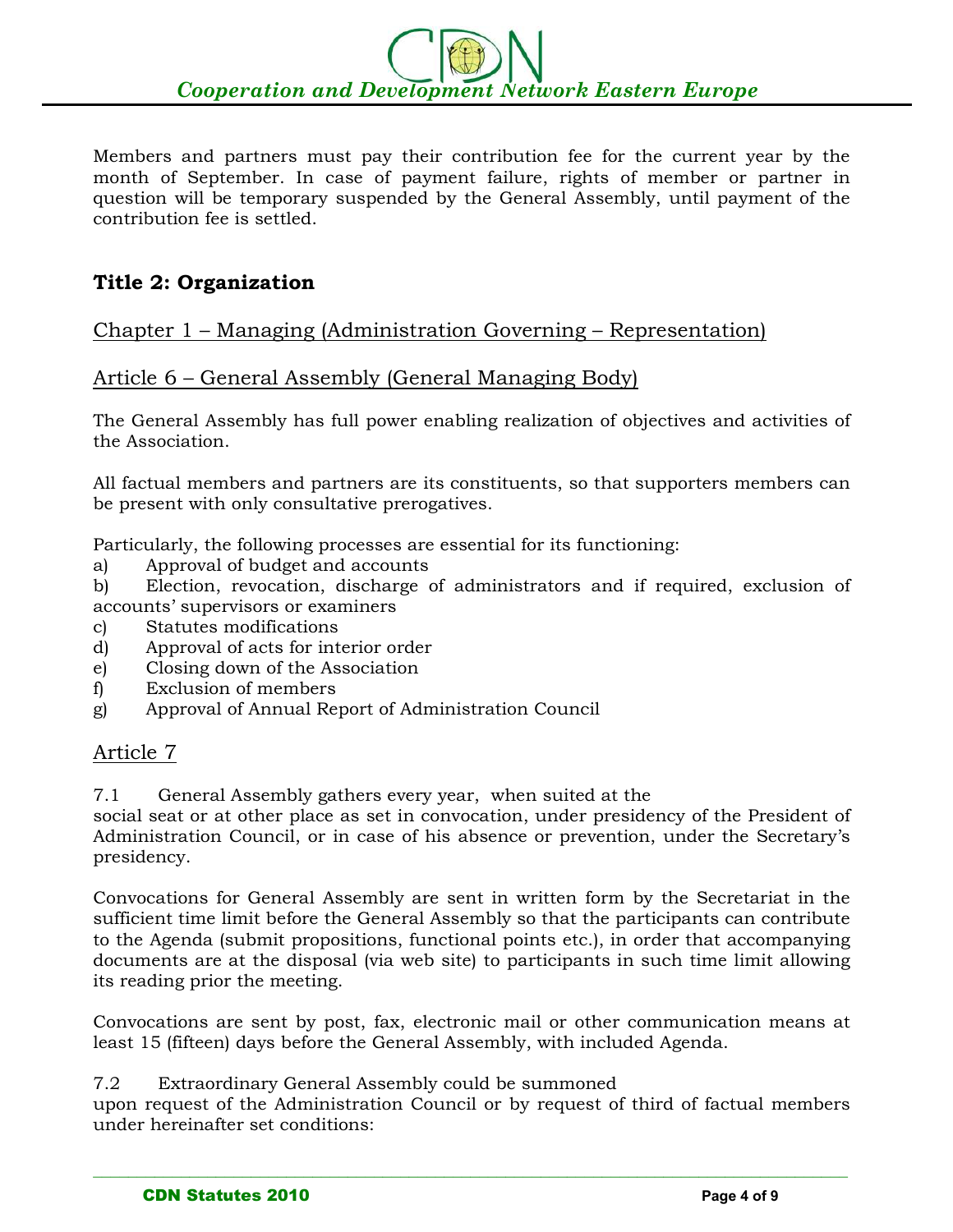Invitation to extraordinary General Assembly must be sent to all members at least one month before General Assembly with enclosed General Assembly Agenda.

#### 7.3 The CDN will cover all costs relating to the General Assembly

(voyage, accommodation, meals and visas) for designated person of an organization member). If an organization submits request to adhere, the CDN will cover the same costs for one representative of such organization requesting the partnership, when financial conditions would allow it and if the report of the Executive Committee is positive one. The CDN will preserve right to cover costs of voyage within limits being specified in the convocation for the General Assembly and in compliance to Decision of the Administration Council. The CDN is not obliged to cover costs of another designated person of the organization member or to cover costs of one designated person of the organization partner. The CDN should try to ensure funds to provide for costs of one designated person of organization partner and of another designated person of the organization member.

7.4 In case of lack of financial means to comply to articles 7.1, 7.2 and 7.3 of General Assembly organization, the CDN Administration Council would be then obliged to inform by written all organizations members and partners about causes of such situation and to request suggestions and propositions or a postponement for a year.

7.5 The organization members of the CDN have right to designate

two members with voting prerogatives during the General Assembly and have full right to assign their candidate for any group of organization or to propose amendments for any document of CDN organization. The genders' equality should be assured.

#### Article 8

8.1 Excluding the stipulations that are contrary to the present Statutes, the deliberation of the General Assembly will be valid only when half of members or their representatives are present.

8.2 Each member can be represented at the General Assembly by one or two delegates or else by another member or a third party, with assured special authorization.

#### Article 9

Excepting cases previewed by these Statutes, simple majority presented or represented members is sufficient to bring resolutions. All members are informed by electronic mail about the brought resolutions.

#### Article 10 – Administration Council (Administration Body)

1. The Association is governed by a Council composed of at least three Administrators. None maximum has been foreseen. Administrators must come from at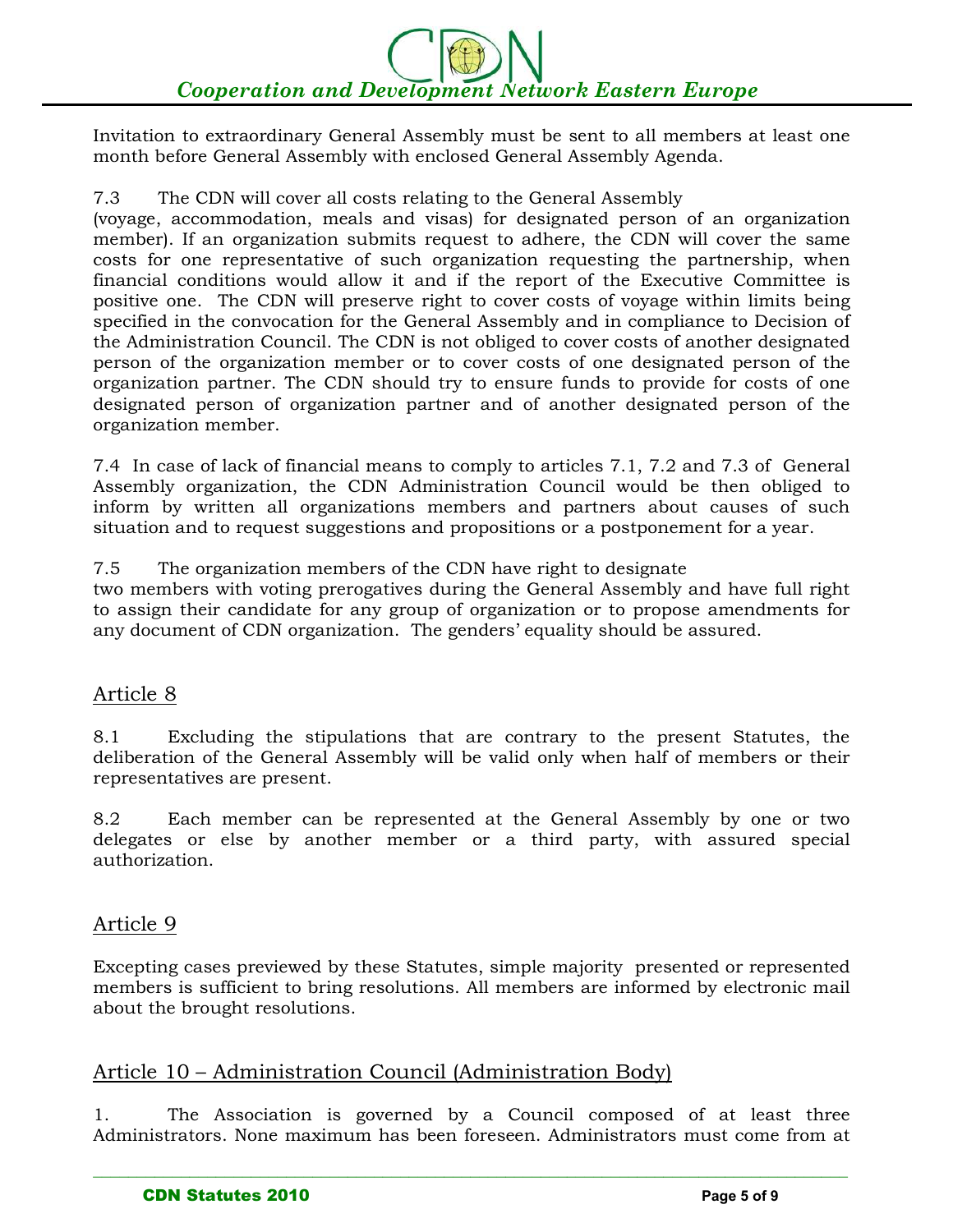least three different countries. However, no more than two Administrators can come from the same country. The General Assembly has right to decide on exceptional cases.

Beside this, three quarts of Administrators must come from organizations members, while at least one third of Administrators must be of feminine gender and at least three quarters of Administrators must be younger than thirty.

2. The Council has at their disposal all governing and administrative authorities as to contribute to the General Assembly.

3. The Council chooses from own members a President, a Secretary and a Treasurer (and eventually a Vice-Presidents etc.).

4. The Administration Council can, out of two-thirds majority, assign one or several persons, members or not of the Administration Council, for daily managing and representation of the Association in matters of the daily managing. The persons in charge of daily managing can perform individually. Such an arrangement is set as to face third persons in the conditions previewed by the law. Any restriction relating to the representation authorities, being accorded to the person in charge of daily managing; for the daily managing functioning; can not be questioned by third parties, even if published. The person in charge of daily managing will have a title of "Designated Administrator \ Secretary" or a title of "General Director", as long this person is member or not of the Administration Council. He could equally have a title of the "Network Coordinator and\or "Office Coordinator".

5. The Administration Council can assign several persons for the daily managing. In such case, they should act jointly, excluding affairs relating to accounts, for which a signature of one person in charge of daily managing is sufficient.

6. The Administration Council can establish a whole consultative center or any equivalent if evaluated as useful, whose role would be to counsel or advise the Administration Council on issues of particular cases.

7. Identity of one or more delegates for daily managing shall be forwarded to the Commercial Tribunal Registry and should be published in Annexes of Belgian Monitors Supervisors.

8. Beside this, the Council can, within its responsibilities, entrust special and particular authorities to one or several persons.

9. The responsibilities of members of Administration Council shall be specified by the regulations and internal procedures of the CDN. Members of the Administration Council have no right to vote during the General Assembly, except when they are in fact the only member of their organization who is member of the CDN, being present at the General Assembly.

 $\_$  , and the set of the set of the set of the set of the set of the set of the set of the set of the set of the set of the set of the set of the set of the set of the set of the set of the set of the set of the set of th

Article 11- Nominations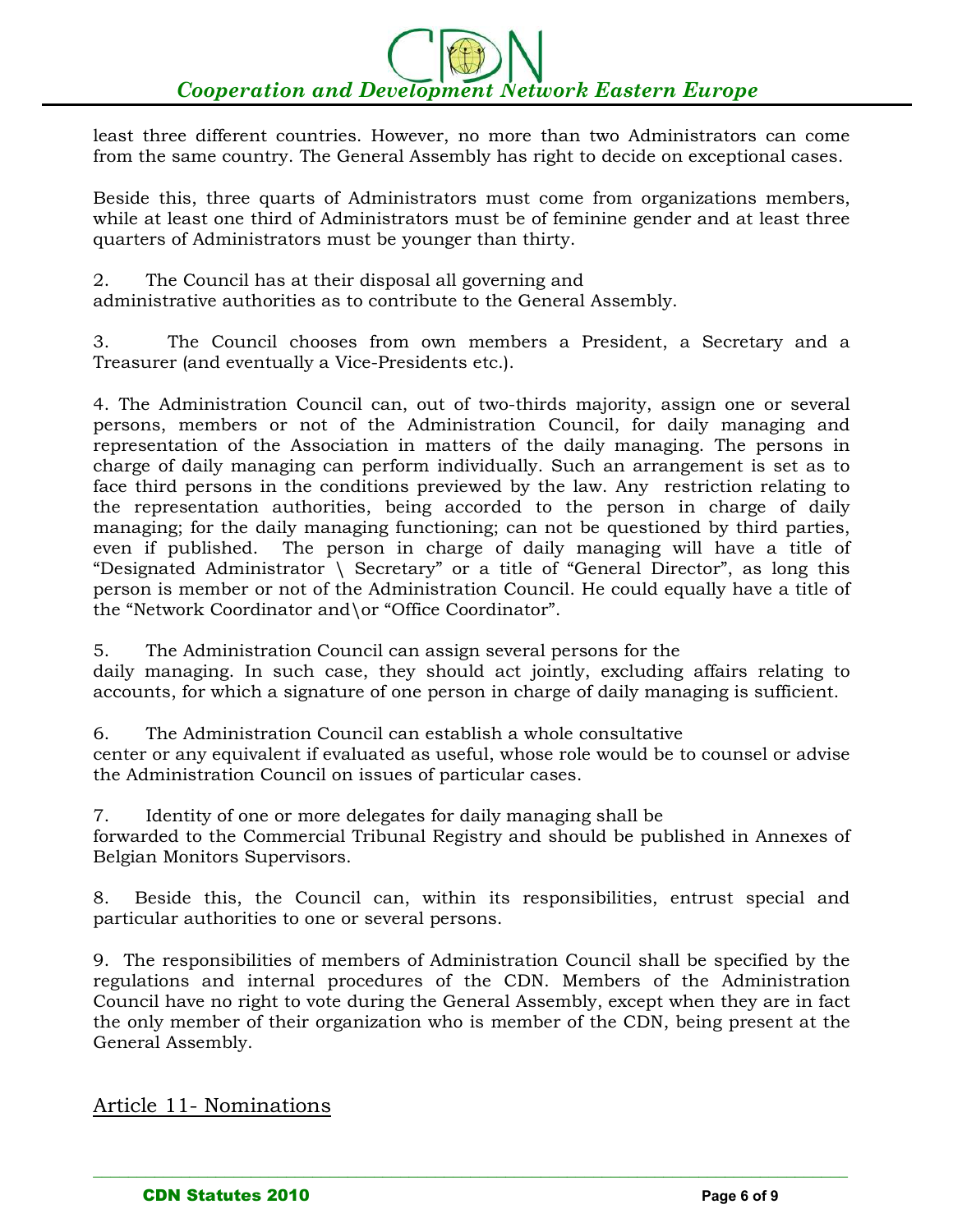The Administrators are named by the General Assembly for a mandate that ends during the next ordinary General Assembly, with a possibility of double renewal.

In case of vacation during their mandates, the Administration Council can assign a replacement person who will act until mandate termination of the person he is replacing. The Administrators can be revoked by the General Assembly in session with two-thirds majority of factual and represented members.

#### Article 12 - Meetings

The Council gathers twice a year or upon special convocation of two-thirds of factual members.

The convocation is transmitted by post, fax, electronic mail and all other communication ways.

One Administrator can be represented by another Administrator.

The Council can deliberate constructively only when at least two-thirds of its factual or represented members are present. Its resolutions are brought with simple majority of present or represented members. In case of voice divergences, the vote of the President will be decisive.

#### Article 13 – Conflict of interests

If Administrator has directly or indirectly an opposing interest of patrimonial nature towards a decision or an operation relating to the Administration Council, he has to pass it to other Administrators before deliberation at the Administration Council. His statement, as well as reasons justifying the contrary interest of the head of the Administrator in question, should be stated in the Minutes of the Administration Council who is to bring Decision. Beside this, he should inform eventual supervisors about it. The Administration Council describes in Minutes the disposition of Decision or operation with a justification for the taken Decision as well as the patrimonial consequences for the Association. The Managing Report should contain the complete Minutes. The Administrator in question cannot deliberate on session of the Administration Council relating to operation or Decision in question, nor can he take part in the voting. This article will not apply when decisions of the Administration Council relate to usual operations taken in normal conditions for the operations of the same nature.

#### Article 14 - Representation

With exception of special authorization, any act inducing the Association, signed by a delegated Administrator or by General Director acting alone, or by a member of the Administration Council having particular authorization, does not have to be justified to third parties, not even if demanded through announce.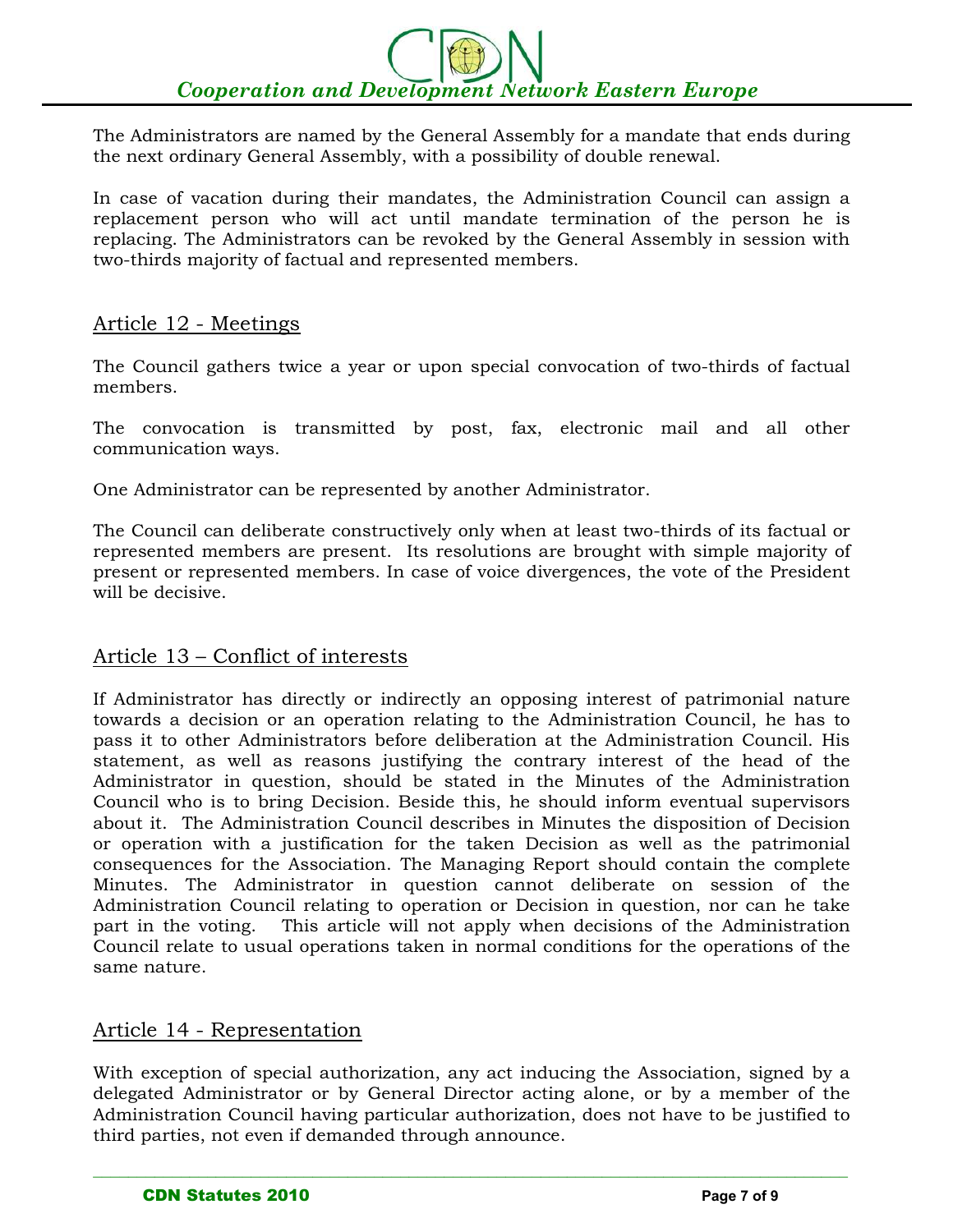The juridical actions in demanding or defending cases are to be followed by Administration Council being represented by a designated Administrator or the General Director acting alone or by a member of the Administration Council having special authorization.

#### Chapter 2: Book Keeping

#### Article 15 - Financial Year and Balance Sheets

The financial year terminates on the 31<sup>st</sup> December. As for book keeping use, the first financial year begins on this day and will terminate on the 31st December 2010.

With caution of application of stipulations of the Belgian Law dated seventeenth July, year thousand nine hundred seventy seven relating to the book keeping of companies, in cases previewed by articles 53 § 3 of the Law, the Administration Council is expected to submit Balance Sheets for the past financial year and following Financial Year Budget for approval of the General Assembly to convene during the next assembly.

#### Article 16 - Control

In the case previewed by article 53 § 5, the Administration Council will confer financial control of the Association to one or several supervisors according to own choice.

# **Title 3 : Modifications and Dissolution**

#### Article 17

Without legal imposing, every proposition having for objective a modification of statutes or dissolution of the Association should originate from Administration Council or from at least (2/3) two-thirds of factual Association members.

The Administration Council is to inform members of the Association at least two moths in advance prior to date of General Assembly which is to deliberate about given proposition.

The General Assembly can properly perform only if two-thirds of members are gathered, having deliberative, present or represented voting rights.

Nonetheless, if that General Assembly does not gather two-thirds of the Association members, a new General Assembly will be convoked in the same conditions as above designated, which will then definitely and valuably decide on the issue, with the same majority of two-thirds of votes, notwithstanding number of present or represented members.